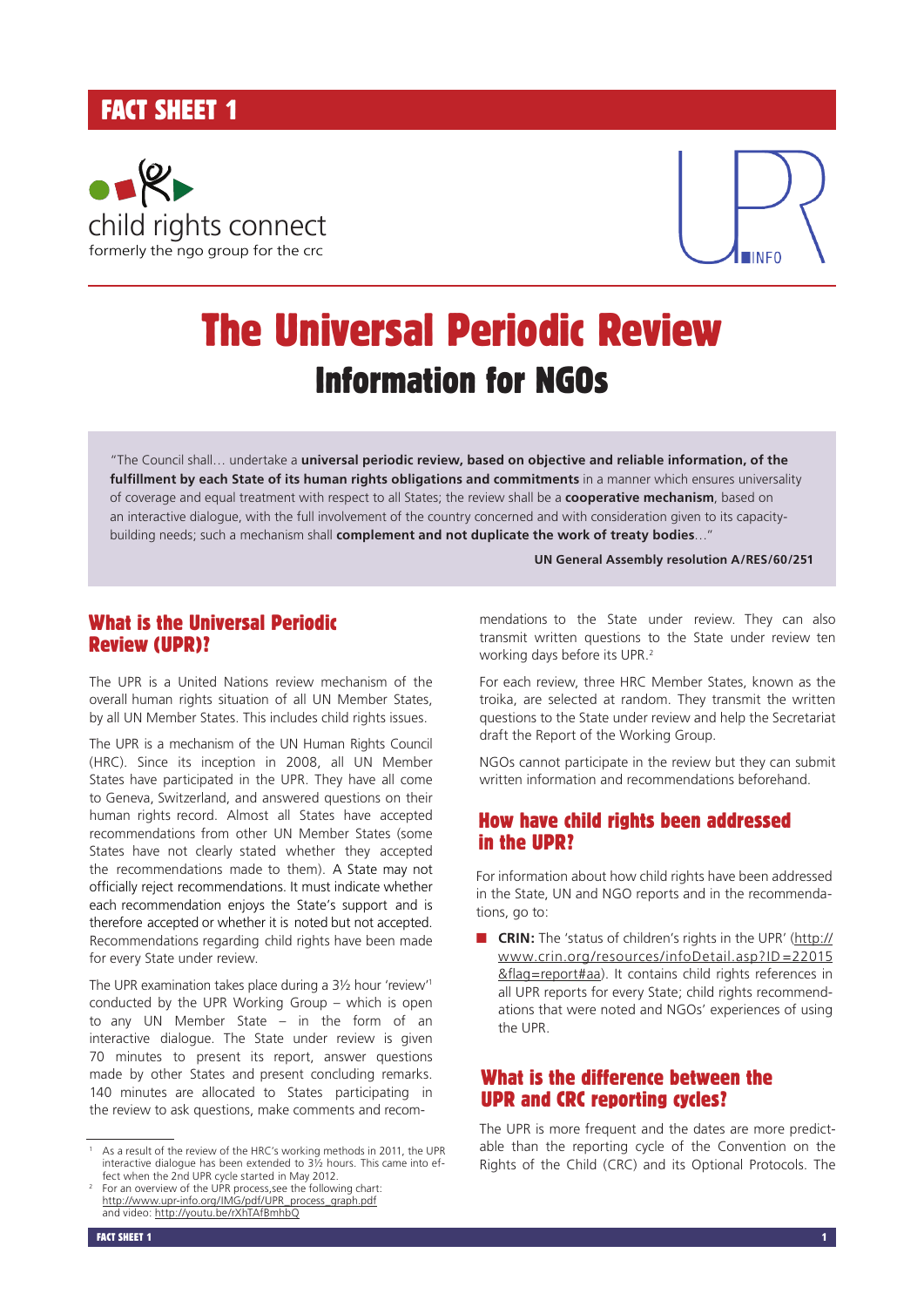#### Key facts about the UPR

- Every 41/2 years.
- For all UN Member States.
- The review is based on three reports: 1) the State's national report (about 20 pages), 2) a compilation of UN information on the State (about 10 pages) prepared by the Office of the High Commissioner (OHCHR) and 3) a summary of other relevant stakeholders' information, including NGOs', (about 10 pages) prepared by the OHCHR.
- States receive recommendations from their peers, not from experts like the Committee on the Rights of the Child (the Committee).
- The State under review can decide to accept or note the recommendations.
- Accepted recommendations should be implemented by the next review.

schedule for the UPR is set in advance (i.e. before the start of each review cycle) by the HRC and it is not dependent on the submission of the State's report. As a result, States cannot delay the review by neglecting to submit their report.

NGOs can plan their UPR work a long time in advance by checking the calendar of UPR examinations.3

States and NGOs can also refer to the UPR of a specific country at each HRC session, which are held in March, June and September. Furthermore, some States have submitted mid-term reports on the implementation of the UPR recommendations they accepted.

## What is the relationship between the UPR recommendations and the Committee's concluding observations?

The UPR is not a stand-alone mechanism of the HRC. It is based on the work of the treaty bodies and special procedures and can therefore be used to follow-up their concluding observations or recommendations on child rights. The UPR can also produce additional recommendations which reflect developments at national level since the State was last examined by the Committee. These recommendations can be

**TIP:** NGOs can base their UPR recommendations on the Committee's concluding observations or make new recommendations related to the CRC and its Optional Protocols. The UPR can therefore be used to reinforce the implementation of these treaties. NGOs can also base their recommendations to the Committee on UPR recommendations.

By checking the schedules for reporting under the UPR and on the CRC, OPSC and OPAC, NGOs will know the latest recommendations or concluding observations made to their State and will be able to refer to them when they engage with the UPR or the Committee. This will ensure that both mechanisms reinforce each other.

followed up by the Committee if they relate to child rights.

Unlike the concluding observations of the Committee, when a State has formally accepted UPR recommendations, it has committed to implement them before its next review.<sup>4</sup> The State will have to report on measures undertaken to implement the accepted recommendations during the next review. When the State has not clearly indicated whether it has accepted or simply noted UPR recommendations, it must still include measures taken to implement them in this report.

### Accepting and noting recommendations: a particularity of the UPR

#### Given the nature of the review, a State may:

n **Accept to implement recommendations related to child rights that are not contained in the Committee's concluding observations** 

NGOs can include these UPR recommendations in their work on the CRC and its Optional Protocols, and refer to them in their next alternative report to the Committee, or include them in follow-up work related to the concluding observations.

#### ■ Note recommendations contained in the Commit**tee's concluding observations**

NGOs can flag these to the Committee and follow-up directly with the State for the reasons for only noting them.

NOTE: There is no standard procedure for recommendations which the State considers to have already implemented or to be in the process of implement ing. Most States accept these recommendations while other States note them on the grounds that they have already been implemented. If the noted recommendations were based on the Committee's concluding observations, NGOs can bring them to the Committee's attention, so that it can request information on the measures taken to implement these recommendations.

#### Nature of UPR recommendations

The content of UPR recommendations is similar to the Committee's concluding observations, although they tend to be more general. They may therefore lack the concrete stepby-step measures often found in concluding observations. NGOs should therefore use any relevant concluding observations to assist the State in interpreting and implementing the UPR recommendations they accepted.

The **implementation of each accepted recommendation will be reviewed during the next UPR cycle** for each State. During the interim period, States may provide updates on the implementation of UPR recommendations under item 6 of any HRC session and send mid-term reports.<sup>5</sup>

<sup>3</sup> UPR calendar: http://www.ohchr.org/EN/HRBodies/UPR/Pages/UPRMain. aspx

 $\frac{\omega_{\text{BA}}}{\Delta s}$  a result of the review of the HRC's working methods in 2011, the UPR review cycle has been extended to four and a half years.

review cycle has been extended to four and a half years. 5 States' mid-term reports can be found under: http://www.ohchr.org/EN/ HRBodies/UPR/Pages/UPRImplementation.aspx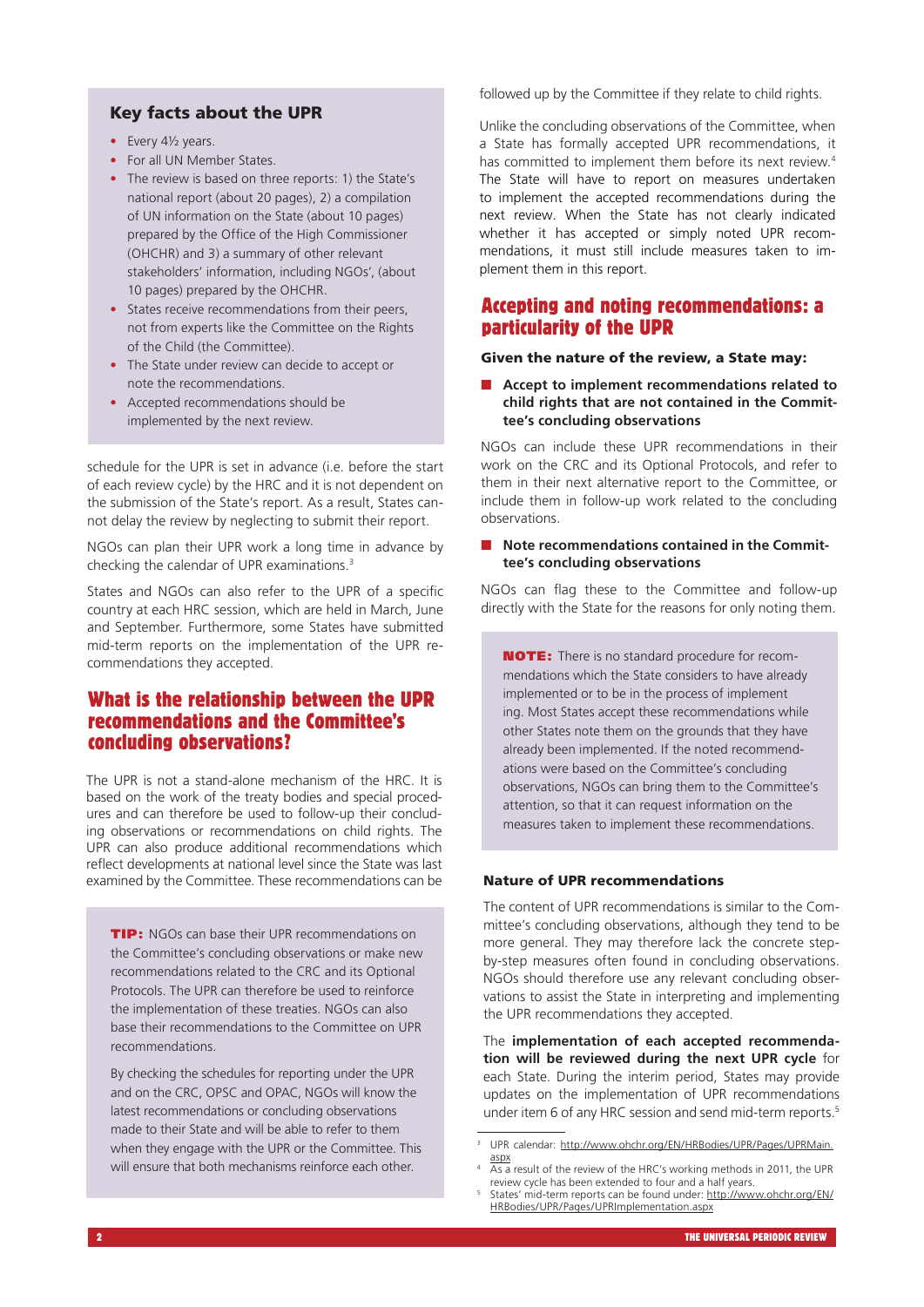## Who makes the UPR recommendations?

UN Member States make recommendations during the first stage of the review (corresponding to the UPR Working Group's work) and only accepted recommendations are expected to be implemented. However, noted recommendations can be used to raise public awareness and lobby the government to change their position.

## How can NGOs influence the UPR recommendations?

**n** NGOs can submit a report to make sure that their issues of concern will be included as the basis of the review.<sup>6</sup>

AND/OR

- **n** NGOs can conduct advocacy and lobbying activ**ities before the review** to get other States to make their recommendations during the review.<sup>7</sup>
- n **NGOs can also lobby the State to accept UPR recommendations.** A State does not have to accept or note the recommendations made by other States at the end of the review. States usually give their final say on recommendations when the outcome report is officially adopted at the HRC plenary session, which takes place a few months after the UPR session. NGOs can therefore use the interim period to lobby their State to accept their recommendations. If the State has noted NGO recommendations, or those that are in line with the Committee's concluding observations, before the HRC session, NGOs can lobby their State to change its position and accept them at the plenary session.

## Five reasons to engage in the UPR



Under the UPR, all human rights obligations of the State under review can be addressed, including:

- $\blacksquare$  the UN Charter,
- $\blacksquare$  the Universal Declaration of Human Rights,
- $\blacksquare$  all the human rights instruments to which the State is a Party,
- the voluntary pledges and commitments made by the State, and
- $\blacksquare$  applicable international humanitarian law

Child rights issues are therefore part of the wider human rights agenda, instead of being confined to the CRC and its Optional Protocols.

It is an opportunity to collaborate with other national civil society actors and to establish new partnerships.

Child rights actors can also raise issues relevant to their work, including civil society's freedom of speech or association.

## 2. **NGO information can become part of the official documentation prepared by the UN for the review of a State and NGO recommendations can officially be made to each State**

The summary of other relevant stakeholders' information, which is prepared by the OHCHR, is based on written submissions of NGOs, National Human Rights Institutions (NHRIs), human rights defenders, academic institutions, ombudspersons and regional organisations. This summary usually includes key human rights/child rights issues as well as recommendations to the State.

If NGOs make a written submission, it can become part of the summary of relevant stakeholders.

Through advocacy and lobbying, NGOs can highlight issues overlooked by the State under review and get other Member States to raise their concerns during the review, either as questions or recommendations.

**3.** It is more rocused and the CRC reporting process **It is more focused and targeted and requires** 

NGO submissions are limited to 2,815 words (about 5 pages) for individual submissions and 5,630 words (about 10 pages) for joint submissions.8 NGOs can use information contained in their last CRC/OPSC/ OPAC alternative report, provided that it covers the situation of child rights in the country over the past 4½ years.

4. **When a State accepts UPR recommendations, it makes a strong political commitment before all UN Member States to implement them in the following 4½ years**

While it is unfortunate that States can note recommendations which are in line with their international human rights obligations, accepted recommendations reflect a strong political commitment from the State to implement them before the next review.

The UPR State delegations usually include high ranking officials with political influence, which demonstrates the States' commitment to the UPR process. The political aspect of the UPR can be an advantage, as States may take it more seriously.

#### **It provides a great opportunity to increase a** It provides a great opportunity to increase<br> **a** awareness about child rights issues in a country

The UPR is webcast, which makes it more accessible. In addition, it usually gets more press coverage than the CRC examination and its concluding observations.

NGOs can use UPR to increase awareness on child rights issues, as an opportunity to follow-up on CRC concluding observations (especially if similar recommendations were made under the UPR), and to exert more pressure on a State to respect child rights in general.

To find out about advocacy and lobbying activities before the UPR, see Factsheet No.2 entitled "NGO written submission for the UPR".

<sup>7</sup> To find out about advocacy and lobbying activities before the UPR, see Factsheet No.3 entitled "NGO Advocacy in the UPR".

The cover page, footnotes, endnotes and annexes will not be taken into account in the word limit and will not be included in the summary.